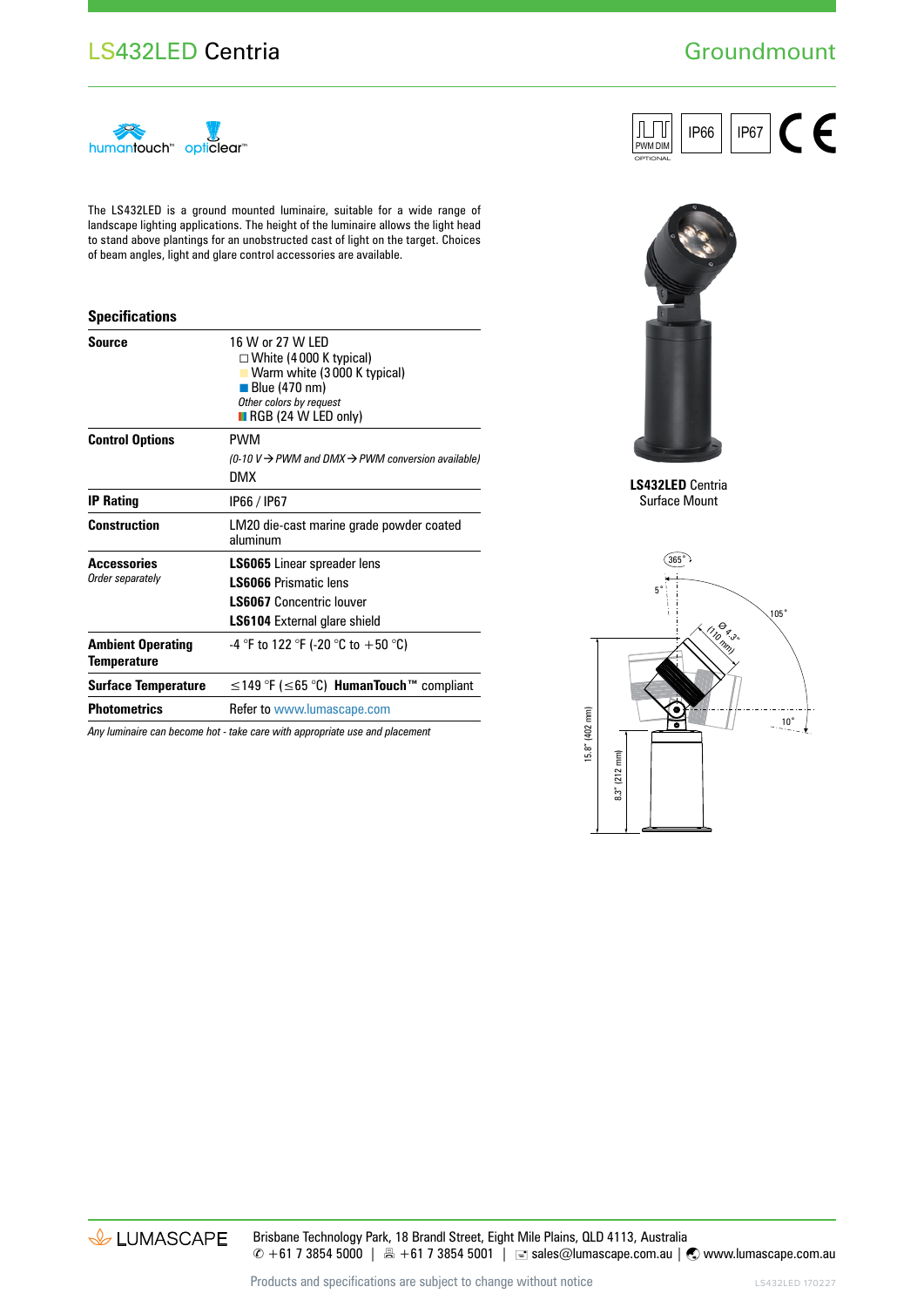### LS432LED

## **Groundmount**

| LS432LED           |         |                          |                  |
|--------------------|---------|--------------------------|------------------|
|                    |         |                          |                  |
| <b>SOURCE</b>      |         |                          |                  |
| <b>Description</b> | Wattage | Color                    | Code             |
| LED                | 16 W    | White (4000 K typ.)      | <b>16W4</b>      |
|                    |         | Warm white (3000 K typ.) | 16H <sub>6</sub> |
|                    |         | Blue (470 nm)            | 16B4             |
| LED                | 27 W    | White (4000 K typ.)      | 27W4             |
|                    |         | Warm white (3000 K typ.) | 27H6             |
|                    |         | Blue (470 nm)            | 27B4             |
|                    | 24 W    | <b>RGB</b>               | 24M4             |

| OPTICAL SYSTEM                                    |                                |                   |
|---------------------------------------------------|--------------------------------|-------------------|
| Beam                                              |                                | Code              |
| <b>Narrow</b>                                     | $14^\circ$                     | <b>NR</b>         |
| Medium                                            | $20^{\circ}$                   | МE                |
| Wide                                              | 30 <sup>°</sup>                | WD                |
| Linear Horizontal                                 | 40° x 10°                      | $LH^{(2)}$        |
| <b>Linear Vertical</b>                            | $10^\circ \times 40^\circ$     | LV <sup>(2)</sup> |
| Narrow Medium                                     | $20^{\circ}$                   | NΜ                |
| Medium                                            | $25^{\circ}$                   | $ME^{(1)}$        |
| Linear Horizontal                                 | 40° x 20°                      | $LH^{(2)}$        |
| <b>Linear Vertical</b>                            | $20^\circ \times 40^\circ$     | LV <sup>(2)</sup> |
| (1) Recommended for best RGB color mixing.        |                                |                   |
| <sup>(2)</sup> Refer to beam orientation diagram. |                                |                   |
|                                                   |                                |                   |
|                                                   | <b>LUMINAIRE INPUT VOLTAGE</b> |                   |
|                                                   | <b>Description</b>             |                   |

| 110-240 V. 50/60 Hz          | $01^{(1)}$       |
|------------------------------|------------------|
| 24 V DC                      | $07^{(1)(2)(3)}$ |
| DMX Dimmable Driver, 24 V DC | $27^{(2)(3)}$    |
|                              |                  |

<sup>1)</sup> Not available for RGB. (2) Not available with 16 W light engine.

(3) Requires remote power supply.

| <b>Description</b>           | Material | Code |
|------------------------------|----------|------|
| Black, powder coated         | Aluminum | BL   |
| White, powder coated         | Aluminum | WΤ   |
| Anodic silver, powder coated | Aluminum |      |



& LUMASCAPE

Brisbane Technology Park, 18 Brandl Street, Eight Mile Plains, QLD 4113, Australia ✆ +61 7 3854 5000 | +61 7 3854 5001 | sales@lumascape.com.au | www.lumascape.com.au